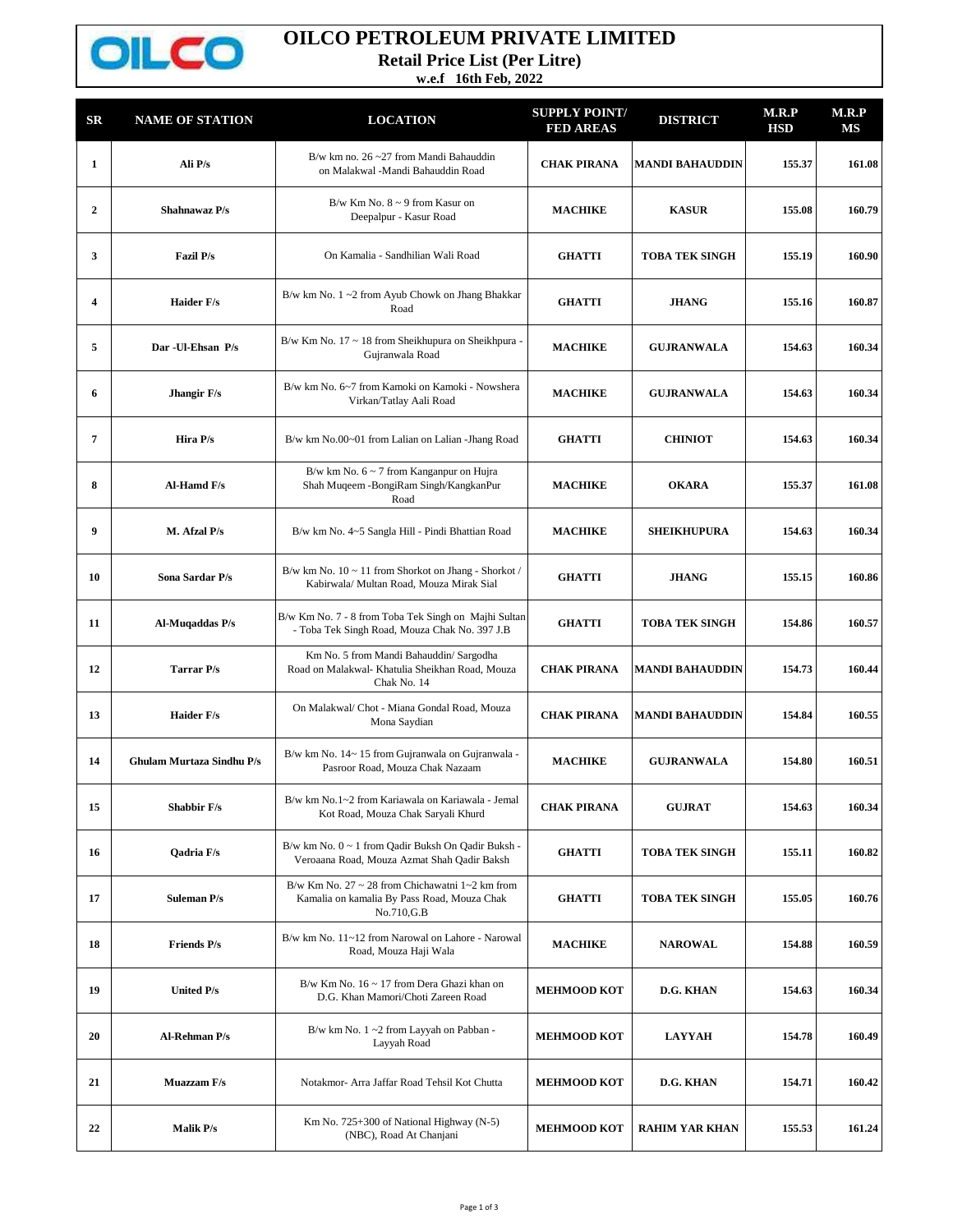

## **OILCO PETROLEUM PRIVATE LIMITED**

**Retail Price List (Per Litre)**

**w.e.f 16th Feb, 2022**

| SR | <b>NAME OF STATION</b>        | <b>LOCATION</b>                                                                                                               | <b>SUPPLY POINT/</b><br><b>FED AREAS</b> | <b>DISTRICT</b>       | M.R.P<br><b>HSD</b> | M.R.P<br>MS |
|----|-------------------------------|-------------------------------------------------------------------------------------------------------------------------------|------------------------------------------|-----------------------|---------------------|-------------|
| 23 | Al-Raheem F/s                 | Chak No.123 - B/TDA B/w Km No. $1 \sim 2$ from Layyah-<br>Multan By Pass Road on Layyah City- Multan/ DG Khan<br>By Pass Road | <b>MEHMOOD KOT</b>                       | <b>LAYYAH</b>         | 154.77              | 160.48      |
| 24 | Awaisia P/s                   | Km No. 10 of Chowk Bahadar Pur to Chowk Shahbaz<br>Pur Road                                                                   | <b>MEHMOOD KOT</b>                       | <b>RAHIM YAR KHAN</b> | 156.02              | 161.73      |
| 25 | Al-Murtaza P/s                | B/w km No. 38 ~ 39 from Layyah on Garh Maharaja -<br>Chowk Azam ~ Layyah Road, Mouza 375/ TDA                                 | <b>MEHMOOD KOT</b>                       | <b>LAYYAH</b>         | 155.01              | 160.72      |
| 26 | M. Shafi P/s                  | Km No. 3 ~ 4 from Naiwala Bangla on Naiwala Bangla<br>- Shirinwala Road, Mouza Chak No. 142/9 -L                              | <b>SAHIWAL</b>                           | <b>SAHIWAL</b>        | 154.63              | 160.34      |
| 27 | AL-Karam P/s                  | B/w km No.0~1 from Fattoo Mor on Fattoo Mor Nai<br>Wala Bangla Road, Mouza Chak No.133/9-L                                    | <b>SAHIWAL</b>                           | <b>SAHIWAL</b>        | 154.63              | 160.34      |
| 28 | Rana F/s                      | 4 km from N(5) Gamber Chowk on Noor Shah-Ghamber<br>Road                                                                      | <b>SAHIWAL</b>                           | <b>SAHIWAL</b>        | 154.63              | 160.34      |
| 29 | Ellahi Baksh P/s              | 2.9 km from 50 Pull Adda on Ghaziabad - Kassowal<br>Road                                                                      | <b>SAHIWAL</b>                           | <b>SAHIWAL</b>        | 154.63              | 160.34      |
| 30 | <b>Chaudhary P/s</b>          | B/w km No. 6~7 from Adda Shabeel on Adda<br>Shabeel - Naiwala Bangla Road, Chak No. 140/9 - L                                 | <b>SAHIWAL</b>                           | <b>SAHIWAL</b>        | 154.63              | 160.34      |
| 31 | <b>Munawar</b> P/s            | B/w km No. 77~78 from Bahawal pur & B/w 98~99<br>from Bahawal Nagar on Bahawalpur Road, Mouza Qaim<br>Pur                     | <b>VEHARI</b>                            | <b>BAHAWALPUR</b>     | 154.63              | 160.34      |
| 32 | AL-Madina P/s                 | B/w km No. 0~1 from Kassowal on Kassowal<br>- Talumba Road, Mouza Chak No. 4/14-L                                             | <b>SAHIWAL</b>                           | <b>SAHIWAL</b>        | 154.63              | 160.34      |
| 33 | <b>Adil Hamza P/s</b>         | B/w km No.5~6 from Taj Chowk on Taj Chowk -<br>Ahmedpur/Chowk Sawatera Road, Mouza Ahmed Pur<br>Lumma                         | <b>MEHMOOD KOT</b>                       | <b>RAHIM YAR KHAN</b> | 155.53              | 161.24      |
| 34 | Nayyar P/s                    | B/w Km No.7~8 on Qadirpur/ Rawan - Tatepur Road,<br>MouzaTatepur,                                                             | <b>MEHMOOD KOT</b>                       | <b>MULTAN</b>         | 154.71              | 160.42      |
| 35 | Zam Zam P/s                   | B/w km No. $21 - 22$ from Minchinabad on<br>Minchinabad - Head Sulemanki Road, Mouza Shrafpur                                 | <b>VEHARI</b>                            | <b>BAHAWALNAGAR</b>   | 155.31              | 161.02      |
| 36 | Afzal & Sons P/s              | B/w km No.0~1 from Adda Bareka on Hasil Saru-Head<br>Sulemanki/Macleod Gunj Road, Mouza Bareka Ottar                          | <b>VEHARI</b>                            | <b>BAHAWALNAGAR</b>   | 155.40              | 161.11      |
| 37 | Lilla F/s                     | b/w Km No. 40 ~ 41 Khushab /Lilla - Pind<br>Dad Khan Road                                                                     | <b>GHATTI</b>                            | <b>KUSHAB</b>         | 155.43              | 161.14      |
| 38 | <b>Gondal P/s</b>             | $B/w 10 \sim 11$ km from Bhera on<br>Malakwal/Bhera - Shahpur/Johrian Road                                                    | <b>GHATTI</b>                            | <b>SARGODHA</b>       | 155.22              | 160.93      |
| 39 | Nazim P/s                     | B/w Km No. $9 \sim 8$ from Abdaal Chowk on Abdaal to<br>Hujjan Road, Mouza Salam                                              | <b>GHATTI</b>                            | <b>SARGODHA</b>       | 155.03              | 160.74      |
| 40 | Ali P/s                       | 1.4 Km from Sillanwali By Pass Chowk on Sillanwali<br>Barana Road                                                             | <b>GHATTI</b>                            | <b>SARGODHA</b>       | 154.77              | 160.48      |
| 41 | Ali Petroleum                 | B/w Km No.24 $\sim$ 25 from Fath Pur on Mianwali -<br>Muzaffargarh Road, Mouza Chak No. 67/ML                                 | <b>KOTLA JAM</b>                         | <b>BHAKKAR</b>        | 154.63              | 160.34      |
| 42 | Afnan F/s                     | B/w km No. $54 \sim 55$ from Bhakkar on Kallur<br>Kot - Bhakkar Road, Mouza Kaluual Dagar                                     | <b>KOTLA JAM</b>                         | <b>BHAKKAR</b>        | 154.63              | 160.34      |
| 43 | <b>Draz Khel Brothers P/s</b> | B/w km No. 17~18 from Sargodha on Sargodha -<br>Khushab/ Mianwali Road, Mouza Dhrema                                          | <b>GHATTI</b>                            | <b>SARGODHA</b>       | 154.93              | 160.64      |
| 44 | Fakhr-E-Lasani P/S            | 6.4 km from Wagha Stop & 1.9 km from<br>Kingra Adda Stop on Kingra Sialkot Road, Mouza<br><b>Bhaloor Barhamna</b>             | <b>MACHIKE</b>                           | <b>SIALKOT</b>        | 155.39              | 161.10      |